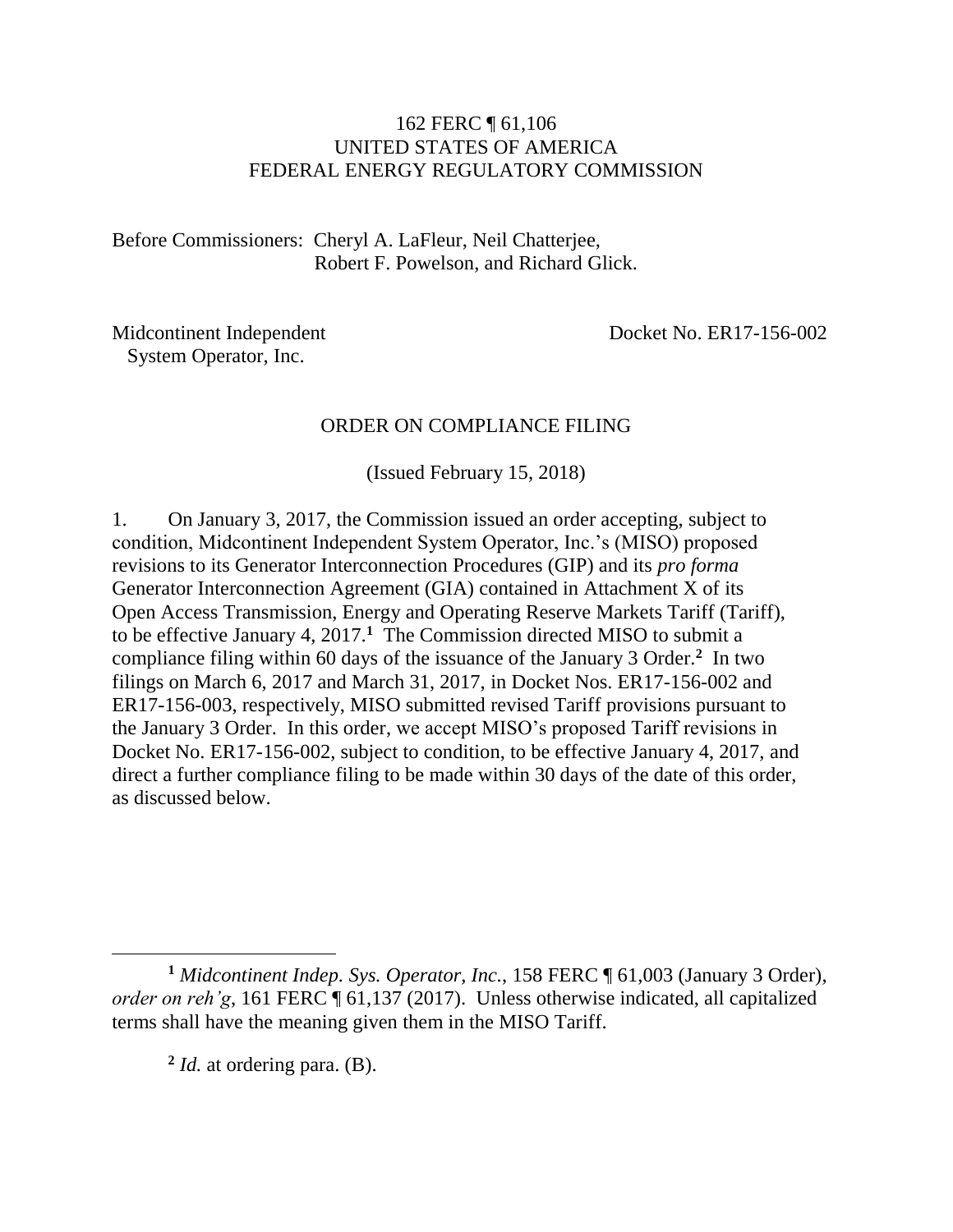#### **I. Background**

#### **A. MISO's Interconnection Queue**

2. On October 21, 2016, MISO proposed interconnection queue reforms after the Commission rejected with guidance MISO's previously proposed queue reforms.**<sup>3</sup>** Specifically, MISO proposed revisions to its GIP and its *pro forma* GIA that divided its existing Definitive Planning Phase (DPP)**<sup>4</sup>** into three sequential phases where System Impact Studies would be completed at three distinct points. Each phase required a milestone payment from the interconnection customer (i.e., the M2 milestone payment is required to enter DPP Phase I, the M3 milestone payment is required to enter DPP Phase II, and the M4 milestone payment is required to enter DPP Phase III). The new structure included a Decision Point before each of the second and third phases, wherein an interconnection customer could review the updated System Impact Study results and decide to (1) move on to the next phase by making the appropriate milestone payment or (2) withdraw and receive a refund of its previous milestone payment.

3. In the January 3 Order, the Commission accepted the Tariff revisions, subject to condition, to be effective January 4, 2017, as requested.**<sup>5</sup>** The Commission found that MISO's proposed Tariff revisions, with certain modifications, were just and reasonable and not unduly discriminatory methods of improving the GIP by restructuring and streamlining MISO's interconnection process and providing additional information and flexibilities to interconnection customers. The Commission found that MISO's proposal to build restudies into the process through sequential System Impact Studies throughout the DPP Phases should allow MISO to evaluate the impact of queue withdrawals on a more structured basis and minimize delays in processing new interconnection requests.**<sup>6</sup>**

**<sup>4</sup>** The DPP is the final phase of MISO's generator interconnection process, during which MISO conducts reliability and deliverability studies that determine whether there is available transmission capacity to accommodate the interconnection of new proposed generation facilities or whether network upgrades are needed.

**5** January 3 Order, 158 FERC ¶ 61,003 at P 22.

**6** *Id.* P 32.

 **<sup>3</sup>** MISO Queue Reform Filing, Docket No. ER17-156-000 (filed Oct. 21, 2016) (October 2016 Queue Reform Filing), made after the order rejecting MISO's original proposal with guidance, *Midcontinent Indep. Sys. Operator, Inc.*, 154 FERC ¶ 61,247 (2016) (Guidance Order).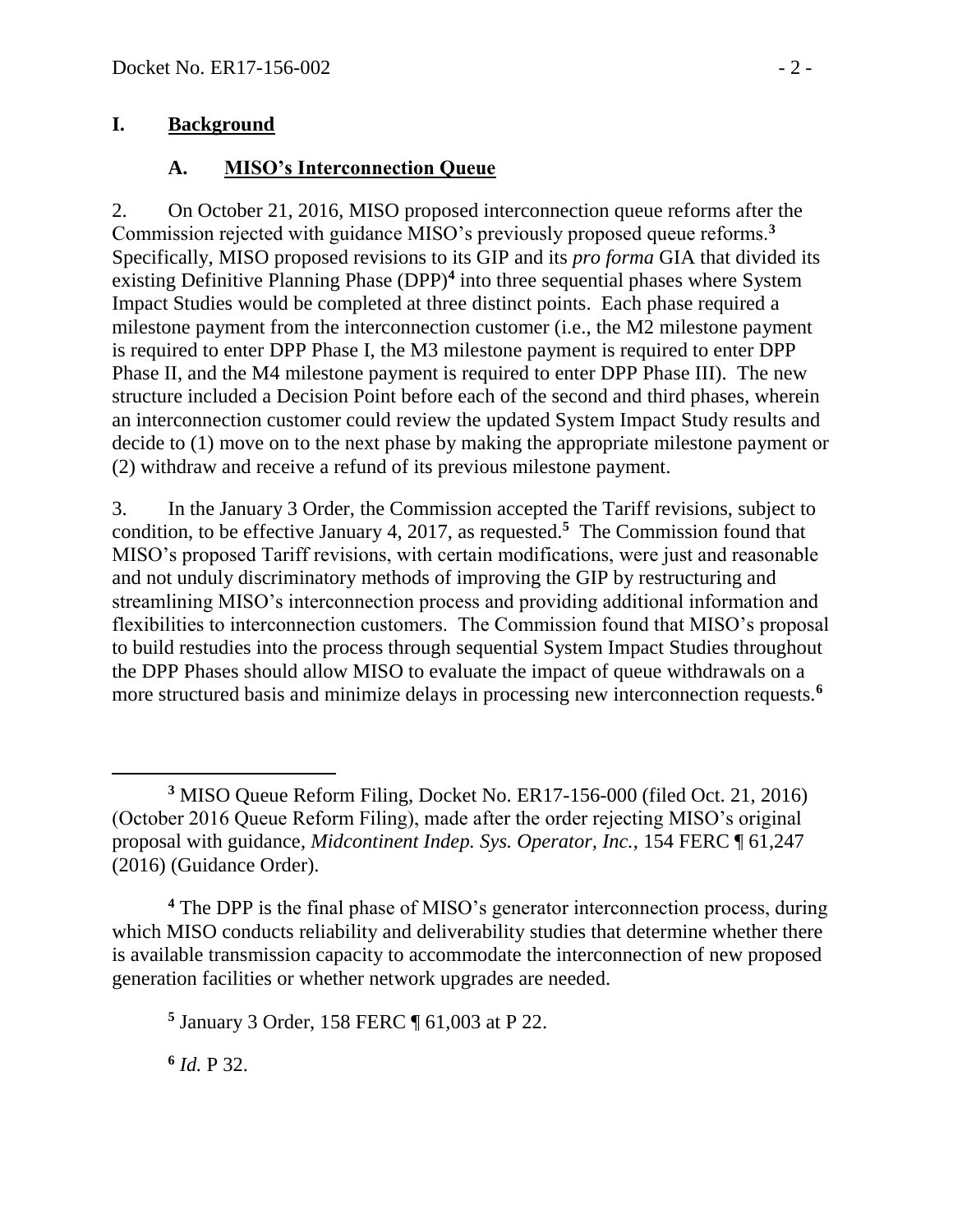However, the Commission directed MISO to submit several Tariff revisions adjusting its procedures, as further described below.

#### **B. MISO's Filings**

4. On March 6, 2017, in Docket No. ER17-156-002, MISO submitted revised Tariff provisions in compliance with the January 3 Order and requested an effective date of January 4, 2017, as accepted in the January 3 Order.**<sup>7</sup>** MISO stated that the Filing complies with all directives set forth in the January 3 Order, with the exception of the Commission's directives regarding milestone payment refunds in the event of interconnection customer withdrawal in certain circumstances. **8** MISO stated that it would file a motion seeking an extension of time to comply with those directives.**<sup>9</sup>**

5. Also on March 6, 2017, in Docket No. ER17-156-000, MISO submitted a motion requesting a limited extension of time until March 31, 2017 to comply with the Commission's directives with respect to milestone payment refunds in the event of interconnection customer withdrawal.<sup>10</sup> MISO stated that this limited extension is necessary to continue ongoing stakeholder discussions relating to the implementation of the Commission's directives. On March 15, 2017, the Commission granted MISO's motion.**<sup>11</sup>**

6. On March 31, 2017, in Docket No. ER17-156-003, MISO submitted a compliance filing implementing the Commission's directives in the January 3 Order with respect to milestone payment refunds in the event of interconnection customer withdrawal and requested an effective date of January 4, 2017. **12** MISO proposed to add a three-phase evaluation for penalty-free withdrawal from the interconnection queue. The Commission

 $\overline{a}$ **<sup>7</sup>** MISO Queue Reform Compliance Filing, Transmittal Letter at 1, 9 (filed Mar. 6, 2017) (Filing).

**8** *Id.*, Transmittal Letter at 1 (citing January 3 Order, 158 FERC ¶ 61,003 at P 107).

**9** *Id.* at 1 n.3, 8-9.

**<sup>10</sup>** Motion of MISO for a Limited Extension of Compliance Deadline, Docket No. ER17-156-000 (filed Mar. 6, 2017).

**<sup>11</sup>** Notice of Extension of Time, Docket No. ER17-156-002 (Mar. 15, 2017).

**<sup>12</sup>** MISO Queue Reform Compliance Filing, Docket No. ER17-156-003, Transmittal Letter at 7 (filed Mar. 31, 2017).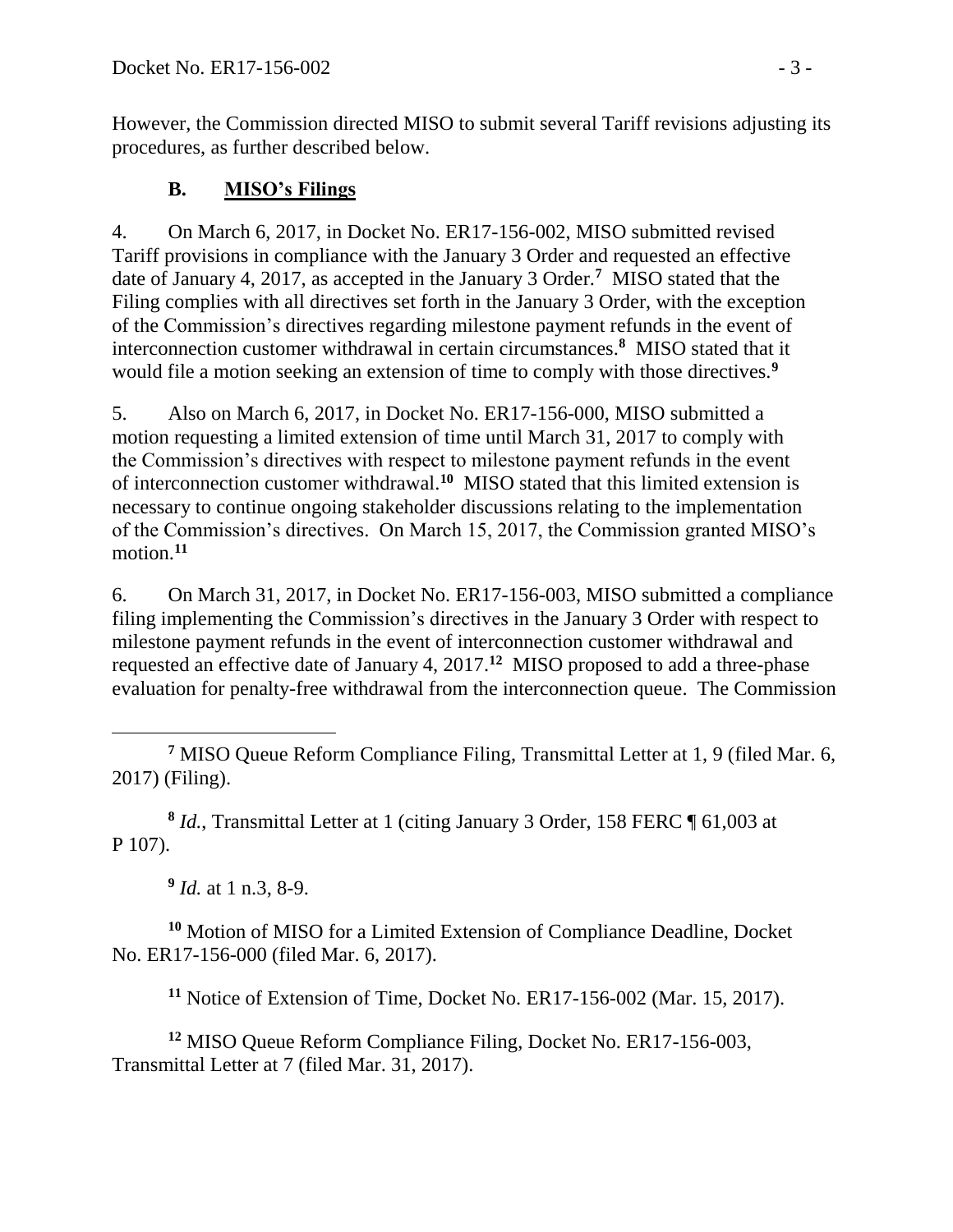accepted the unprotested compliance filing in Docket No. ER17-156-003 by letter order issued on July 12, 2017. **13**

#### **II. Notices of Filings and Responsive Pleadings**

7. Notice of MISO's Filing was published in the *Federal Register*, 82 Fed. Reg. 13,805 (2017), with interventions and protests due on or before March 27, 2017.

8. NRG Power Marketing LLC and GenOn Energy Management, LLC filed a timely motion to intervene.

9. EDF Renewable Energy, Inc. (EDF Renewable Energy) submitted timely comments. EDF Renewable Energy points out that it protested the October 2016 Queue Reform Filing and also requested rehearing of the January 3 Order.**<sup>14</sup>** On April 21, 2017, MISO filed an answer to EDF Renewable Energy's comments.

### **III. Comment and Answer**

10. EDF Renewable Energy first argues that MISO has failed to adequately integrate the generator interconnection process with the transmission planning process. EDF Renewable Energy explains that, in many places, instead of pushing a robust transmission study process that identifies upgrades that will effectively integrate new generation, the opposite has occurred.**<sup>15</sup>** EDF Renewable Energy argues that the failure to coordinate these study processes allows transmission owners and providers to shift cost responsibility for needed network upgrades to interconnection customers through interconnection studies.**<sup>16</sup>** It states that MISO does not make public the information surrounding network upgrades proposed during the interconnection study process, further hampering study transparency and integration with transmission planning. EDF

**<sup>14</sup>** Comments of EDF Renewable Energy, Inc., at 2 (filed Mar. 27, 2017).

**<sup>15</sup>** *Id.* at 3 (citing Post-Technical Conference Comments of EDF Renewable Energy, Inc., Docket Nos. RM16-12-000 and RM15-21-000, at 5 (filed June 30, 2016)).

**<sup>16</sup>** *Id.* (citing Post-Technical Conference Comments of EDF Renewable Energy, Inc., Docket Nos. RM16-12-000 and RM15-21-000, at 5-6 (filed June 30, 2016)).

 **<sup>13</sup>** *Midcontinent Indep. Sys. Operator, Inc.*, Docket No. ER17-156-003 (July 12, 2017) (delegated letter order).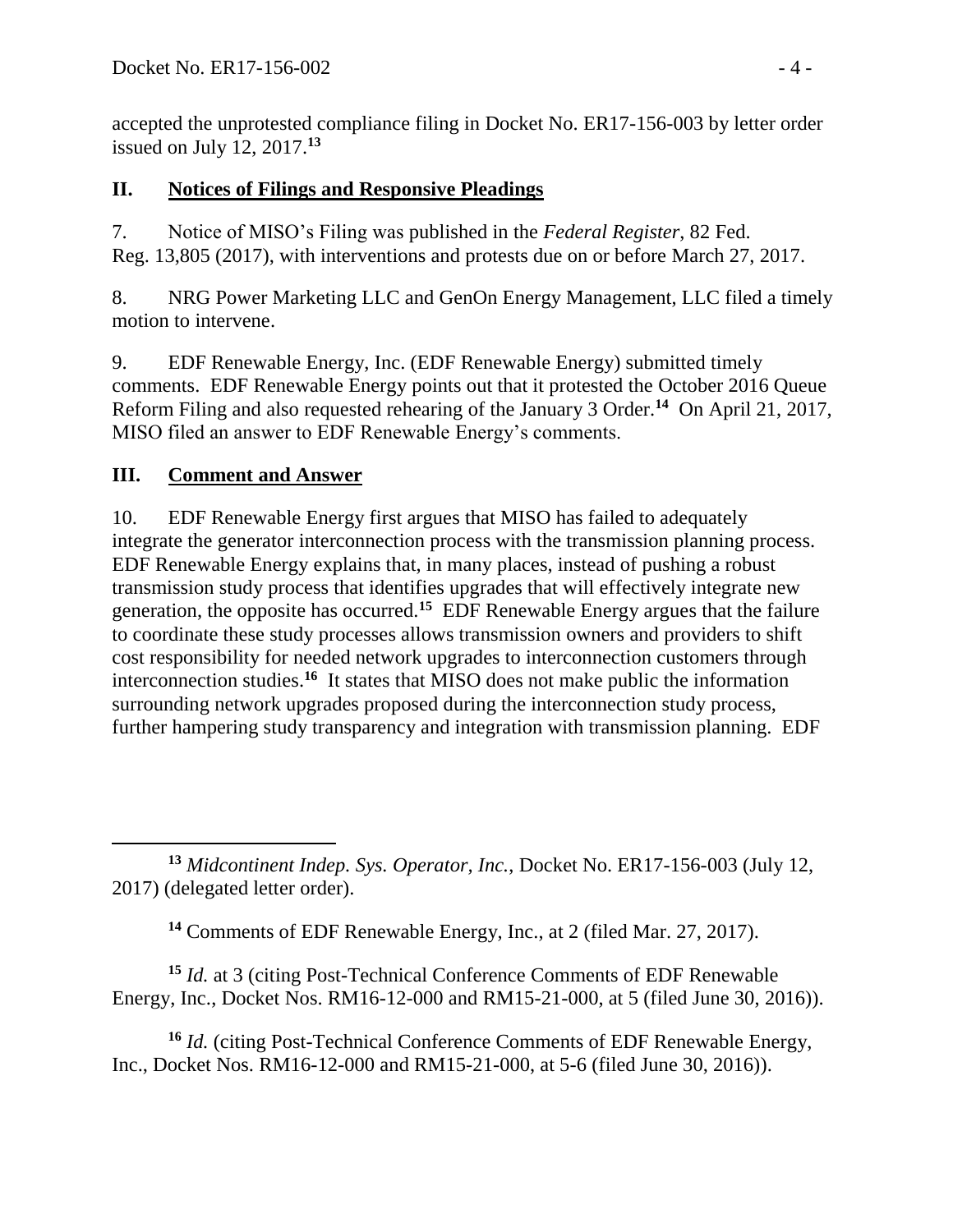Renewable Energy argues that, as a result, new interconnection requests are forced to fund transmission projects that address broader reliability and economic issues.**<sup>17</sup>**

11. Second, EDF Renewable Energy argues that MISO should use the same methods to model generation external to MISO's footprint as it does to model internal generators. EDF Renewable Energy argues that MISO uses its own method to study internal generation, but accepts from other independent system operators (ISOs) and regional transmission organizations (RTOs) inadequate data and differing methods to study generation external to MISO. **18**

12. Third, EDF Renewable Energy argues that there should be more accountability for MISO throughout the interconnection study process. EDF Renewable Energy states that the Commission also should require MISO to provide network model details on OASIS, including "shift factors, dispatch assumptions, load power factors, and power flows," as proposed by the Commission in Docket No. RM17-8-000.**<sup>19</sup>** EDF Renewable Energy also states that the Commission should implement more forceful remedies for interconnection customers delayed by any failures by MISO to complete its studies accurately and on schedule; for instance, EDF Renewable Energy states that the Commission should require MISO to include an "accuracy is of the essence" provision in the Study Services Agreement, and also require liquidated damages for any failure to comply with this provision. It argues that such provisions are particularly warranted in MISO due to its ineffective planning and generator interconnection network upgrade cost allocations violating the principles that require interconnection customers to fund their own network upgrade costs. **20**

13. Finally, EDF Renewable Energy states that MISO has recently put aside its plans to develop a "fast track" interconnection process. EDF Renewable Energy states that the Commission in the January 3 Order rejected the inclusion of this process, due to representations by MISO that it would file a proposal during the first quarter of 2017.**<sup>21</sup>** EDF Renewable Energy points out that, at MISO's interconnection process task force meeting on March 14, 2017, MISO informed stakeholders that it would not be filing a fast track proposal because it had received limited feedback on its most recent proposal.

**<sup>17</sup>** *Id.* at 4.

 $\overline{a}$ 

**<sup>18</sup>** *Id.* at 5.

**<sup>19</sup>** *Id.* at 7.

**<sup>20</sup>** *Id.* at 8.

**<sup>21</sup>** *Id.* at 9 (citing January 3 Order, 158 FERC ¶ 61,003 at P 61).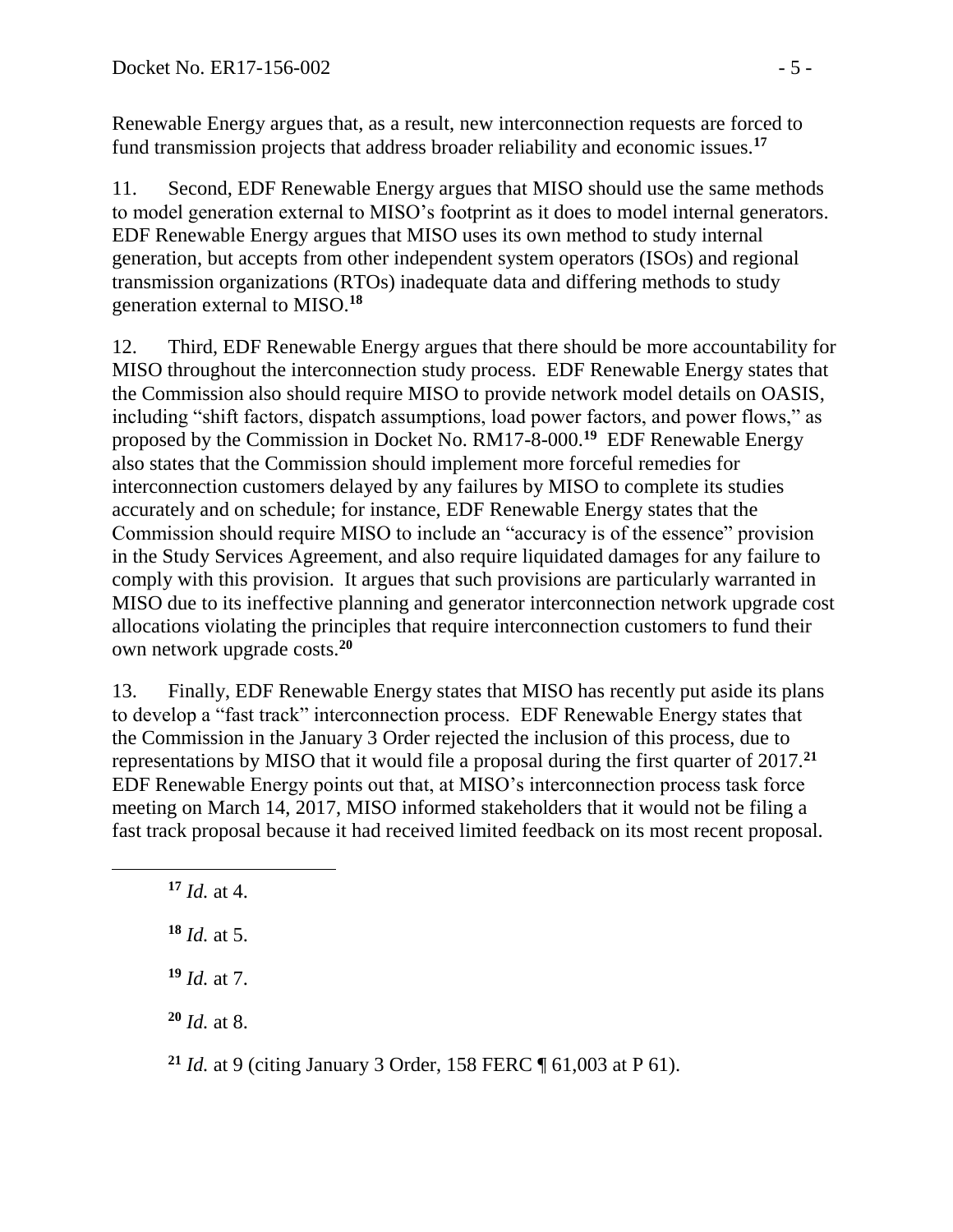EDF Renewable Energy argues that the Commission should therefore order MISO to continue to develop a just and reasonable fast track approach.

14. In its answer, MISO argues that there is no discussion in EDF Renewable Energy's comments of any supposed deficiency of the Filing; instead, MISO asserts that the comments address issues entirely outside the scope of compliance with the January 3 Order.**<sup>22</sup>** MISO further asserts that EDF Renewable Energy's comments are either a collateral attack on or a late rehearing request of the January 3 Order.**<sup>23</sup>** Although MISO argues that the comments are procedurally improper, MISO briefly addresses them substantively to correct what it argues are misstatements and to provide context. First, MISO avers that its interconnection study processes are appropriately integrated with other study processes.**<sup>24</sup>** MISO explains that its interconnection studies begin with the most recent MISO Transmission Expansion Plan (MTEP) model, which reflects all planned upgrades from the MISO interconnection and transmission service processes, as well as any Multi-Value Projects, Market Efficiency Projects, and Baseline Reliability Projects. After the completion of any System Impact Study, MISO states that it posts the study results—containing the required upgrades for the group—to its website to foster transparency and ensure coordination across planning processes. MISO further states that all upgrades associated with interconnection projects are incorporated into the MTEP process to ensure consistency and that the processes are adequately linked. MISO asserts that it properly applies the "but for" standard in its interconnection studies; that is, the upgrades required in the MISO interconnection process would not be necessary "but for" the interconnection customer's proposed project.

15. Second, MISO refutes EDF Renewable Energy's suggestion that, when modeling external generation, MISO should be required to analyze generation data provided by other ISOs and RTOs using the same dispatch methodology that is used for internal generation.**<sup>25</sup>** MISO asserts that it has no control over external generation and limited insight into how an external system operates; thus, it is reasonable for MISO to utilize the information about external generation in accordance with the assumptions and dispatch method provided by the applicable external system. MISO further notes that EDF Renewable Energy's call for adoption of a single modeling approach is unnecessary,

**<sup>23</sup>** *Id.* at 5.

**<sup>24</sup>** *Id.* at 6-7.

**<sup>25</sup>** *Id.* at 7-8.

**<sup>22</sup>** MISO Answer to the Comments of EDF Renewable Energy, Inc., at 2-4 (filed Apr. 21, 2017).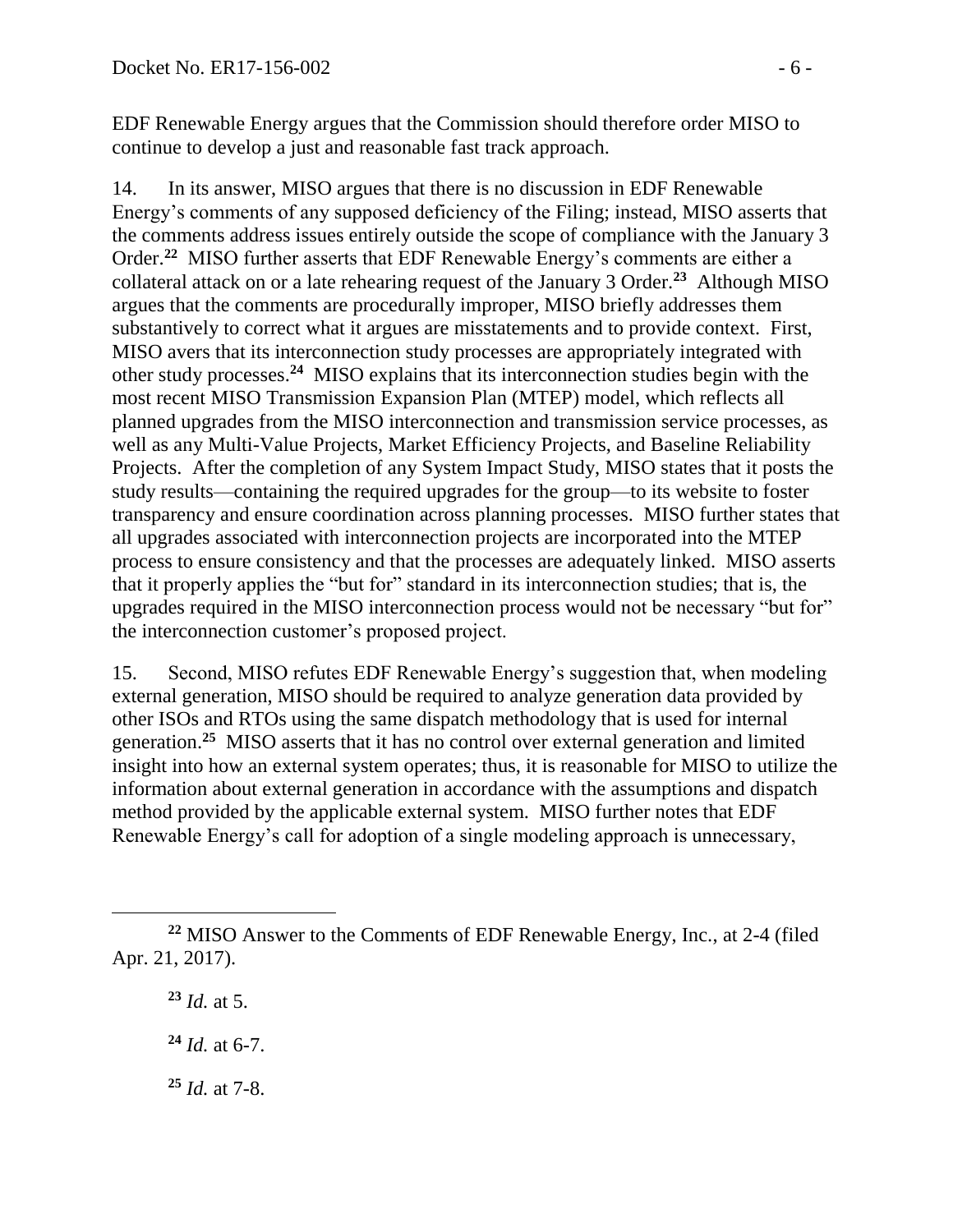as coordination between MISO and its neighboring transmission providers already is required.

16. Third, MISO rejects EDF Renewable Energy's suggestion that the Commission should require MISO to comply with the terms of the Notice of Proposed Rulemaking in Docket No. RM17-8-00 before the final rule is issued, arguing that this violates administrative procedure and would undermine parties' rights in the Commission's rulemaking process.**<sup>26</sup>** MISO also notes that the Commission has already rejected requests to include liquidated damages provisions in the Study Services Agreement.

17. Lastly, MISO rejects EDF Renewable Energy's suggestion that the Commission should require MISO to continue developing a fast track mechanism.**<sup>27</sup>** MISO states that this mechanism is not supported by its stakeholders. While MISO states that it remains open to further consideration of a fast track mechanism, MISO states that developing such a filing is not beneficial for MISO or its stakeholders until key threshold questions are answered with sufficient stakeholder support.

## **IV. Commission Determination**

# **A. Procedural Matters**

18. Pursuant to Rule 214 of the Commission's Rules of Practice and Procedure, 18 C.F.R. § 385.214 (2017), the timely, unopposed motion to intervene serves to make NRG Power Marketing LLC and GenOn Energy Management, LLC parties to this proceeding.

19. Rule 213(a)(2) of the Commission's Rules of Practice and Procedure, 18 C.F.R. § 385.213(a)(2) (2017), prohibits an answer to a protest unless otherwise ordered by the decisional authority. We will accept MISO's answer because it has provided information that assisted us in our decision-making process.

# **B. Substantive Matters**

20. As further discussed below, we accept MISO's Filing, subject to condition, to be effective January 4, 2017, as requested.**<sup>28</sup>** We find that, with the modifications directed below, the Filing complies with the Commission's directives in the January 3 Order.

 $\overline{a}$ 

**<sup>27</sup>** *Id.* at 9.

**<sup>28</sup>** The United States Court of Appeals for the District of Columbia Circuit has held that, in certain circumstances, the Commission has "authority to propose modifications to

**<sup>26</sup>** *Id.* at 8-9.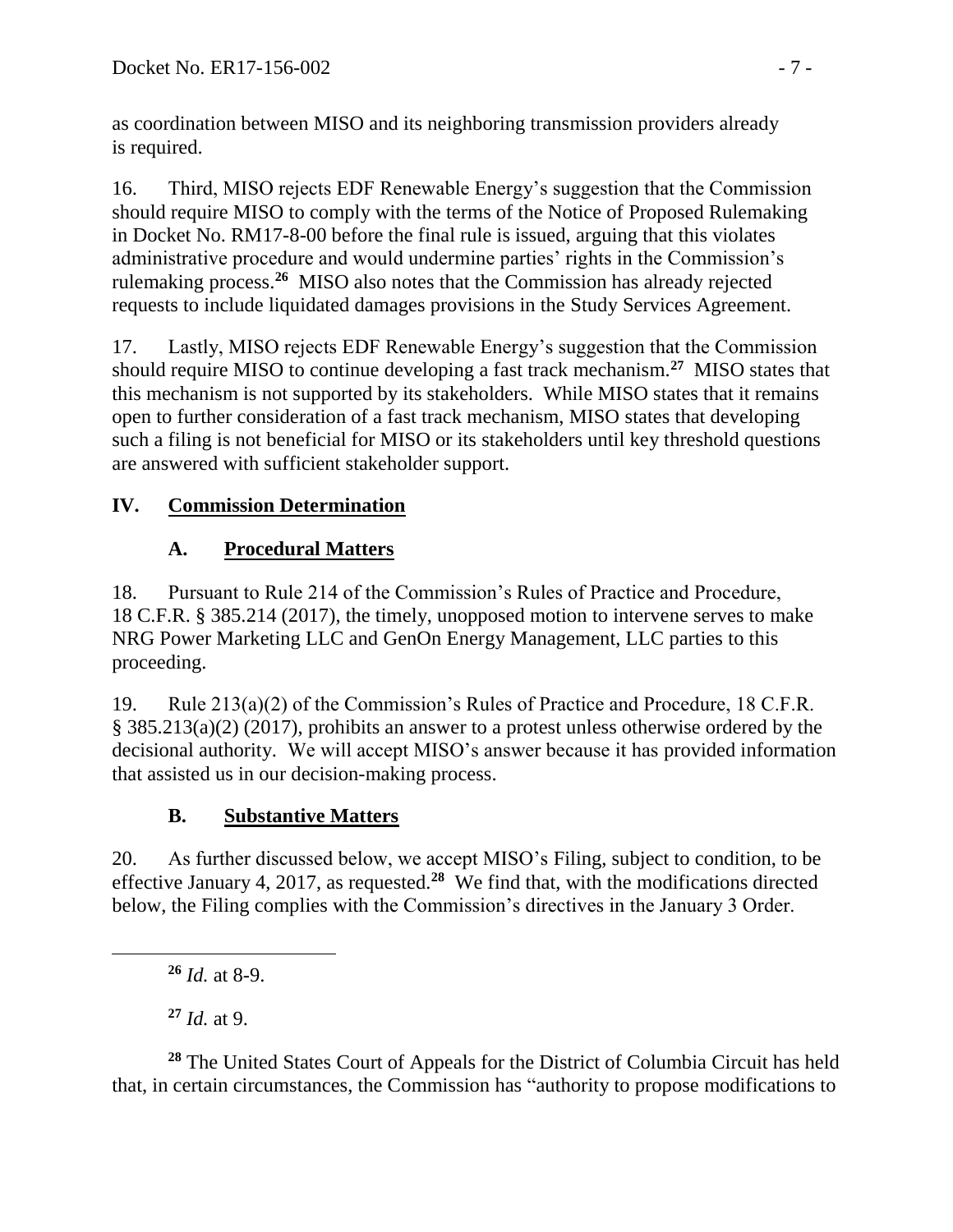#### **1. EDF Renewable Energy's Comments**

21. We reject EDF Renewable Energy's arguments raising concerns it has with MISO's interconnection study process. EDF Renewable Energy reiterates concerns it identified in post-technical conference comments in a separate proceeding in Docket Nos. RM16-12-000 and RM15-21-000 regarding its perceived need for transmission providers to unify their generator interconnection study and transmission planning process. These comments are outside the scope of this compliance proceeding and will be addressed in other appropriate dockets. We reject EDF Renewable Energy's request that the Commission require MISO to utilize a consistent approach when modeling internal and external generation for its interconnection studies, as this request is outside the scope of this compliance proceeding.**<sup>29</sup>** We reject EDF Renewable Energy's suggestions of additional changes to increase MISO's accountability in the interconnection study process and require a fast track mechanism as (1) outside the scope of this compliance filing and (2) a collateral attack on the Commission's consideration and rejection of these changes in the January 3 Order.**<sup>30</sup>**

#### **2. Transition Plan**

22. In the October 2016 Queue Reform Filing, MISO proposed a transition plan applicable to interconnection requests that have entered the DPP prior to January 4, 2017,

**<sup>29</sup>** Furthermore, we note that the Commission has required MISO to implement Tariff provisions ensuring that all interconnection customers who connect to MISO, internal and external, new and existing, are treated comparably. *See Internal MISO Generation v. Midcontinent Indep. Sys. Operator, Inc.*, 154 FERC ¶ 61,248, *order on reh'g and clarification*, 157 FERC ¶ 61,020 (2016); *Internal MISO Generation v. Midcontinent Indep. Sys. Operator, Inc.*, 157 FERC ¶ 61,021 (2016), *order on reh'g*, 161 FERC ¶ 61,060 (2017).

**<sup>30</sup>** *See* January 3 Order, 158 FERC ¶ 61,003 at PP 61, 88 (rejecting without prejudice commenters' requests to: (1) include a fast track transition process, as such process was not before the Commission; and (2) require a liquidated damages clause in the Study Services Agreement for late or inaccurate interconnection studies). We note that on January 4, 2018, EDF Renewable Energy filed a pending complaint against MISO in Docket No. EL18-55-000, arguing, among other things, that delays in MISO's queue process require the need for a fast track mechanism.

 $\overline{a}$ a utility's [FPA section 205] proposal *if the utility consents to the modifications*." *NRG Power Mktg., LLC v. FERC*, 862 F.3d 108, 114-15 (D.C. Cir. 2017).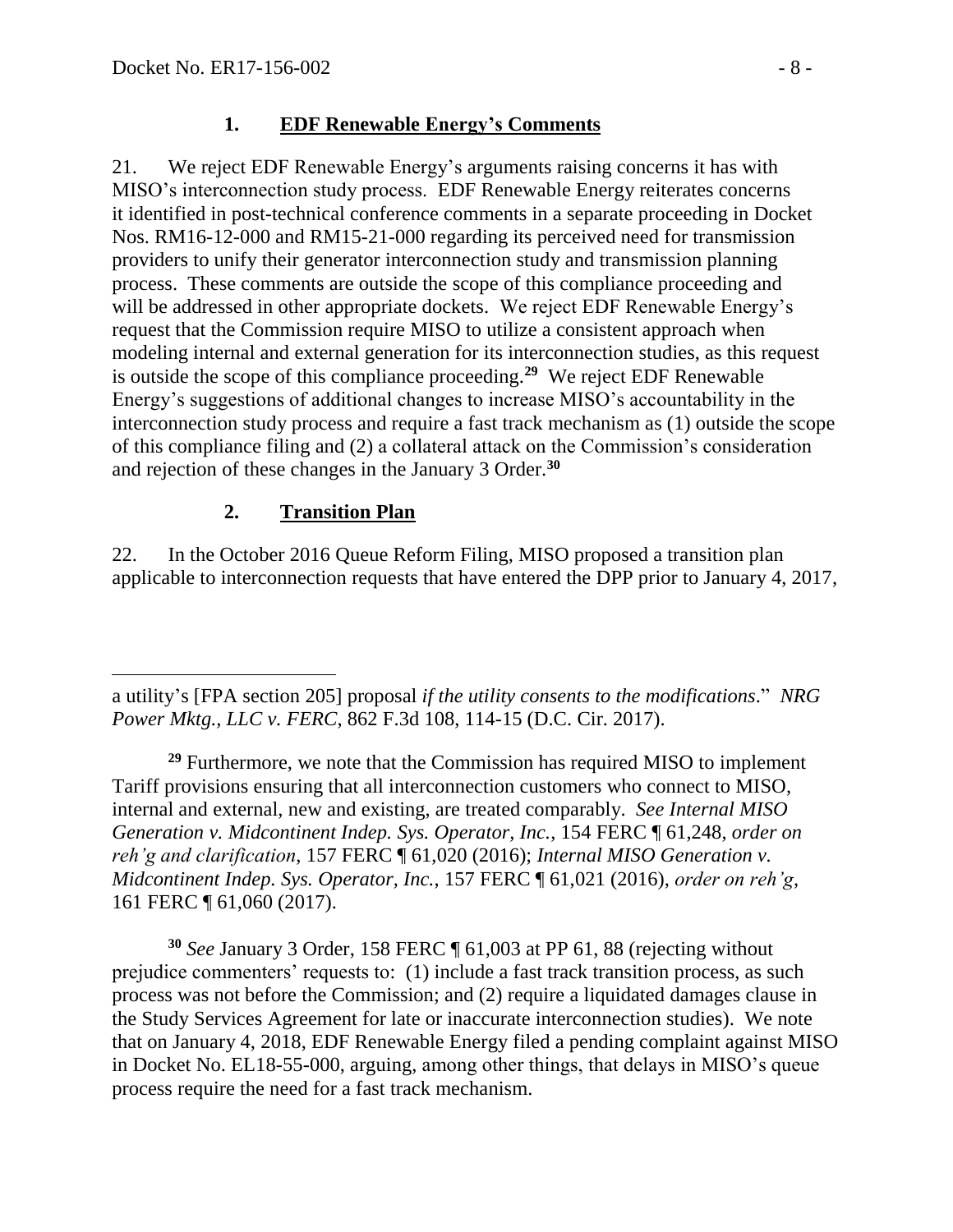but that have not completed a System Impact Study.**<sup>31</sup>** In the January 3 Order, the Commission found that the proposed transition plan, consistent with the Guidance Order, avoided the creation of an unwieldy study group that may cause further backlog in the queue, and provided precise information about the projects that will be grouped together for study and explained in more detail the timing of these studies.**<sup>32</sup>** However, the Commission responded to parties' concerns that MISO would not complete the study cycle that commenced in August 2015 for the West region (the "August 2015 DPP cycle") before January 4, 2017, as scheduled, which would subject that study group to the new 460-day DPP process.**<sup>33</sup>** The Commission directed MISO to revise the Tariff to indicate that the August 2015 DPP cycle will be processed under the GIP in existence as of January 3, 2017.

23. In the Filing, MISO proposes to add Tariff language stating that the August 2015 DPP cycle shall be completed pursuant to the approved GIP in effect on January 3, 2017.**<sup>34</sup>**

24. We accept MISO's Tariff revisions. We find that the additional language complies with the Commission's directives in the January 3 Order.

#### **3. Study Deposits**

25. In the October 2016 Queue Reform Filing, MISO proposed to require an interconnection customer to pay a study deposit based on the size in megawatts (MW) of the generator associated with its interconnection request prior to entering the DPP.**<sup>35</sup>** MISO stated that the interconnection customer is responsible for the cost of all interconnection studies, and so any differences between the amount of the study deposit and the actual cost of the studies will be charged or refunded to the interconnection customer. In the January 3 Order, the Commission found that MISO's proposed Tariff language could be read to require that an interconnection customer that withdraws prior

**<sup>32</sup>** January 3 Order, 158 FERC ¶ 61,003 at P 59.

**<sup>33</sup>** *Id.* P 60.

**<sup>34</sup>** Filing, Transmittal Letter at 4.

**<sup>35</sup>** October 2016 Queue Reform Filing, Transmittal Letter at 22. Previously, the study deposit was based on both size of interconnection requests and type of service requested.

 $\overline{a}$ **<sup>31</sup>** October 2016 Queue Reform Filing, Transmittal Letter at 16-17, Aliff Testimony, Attachment 3.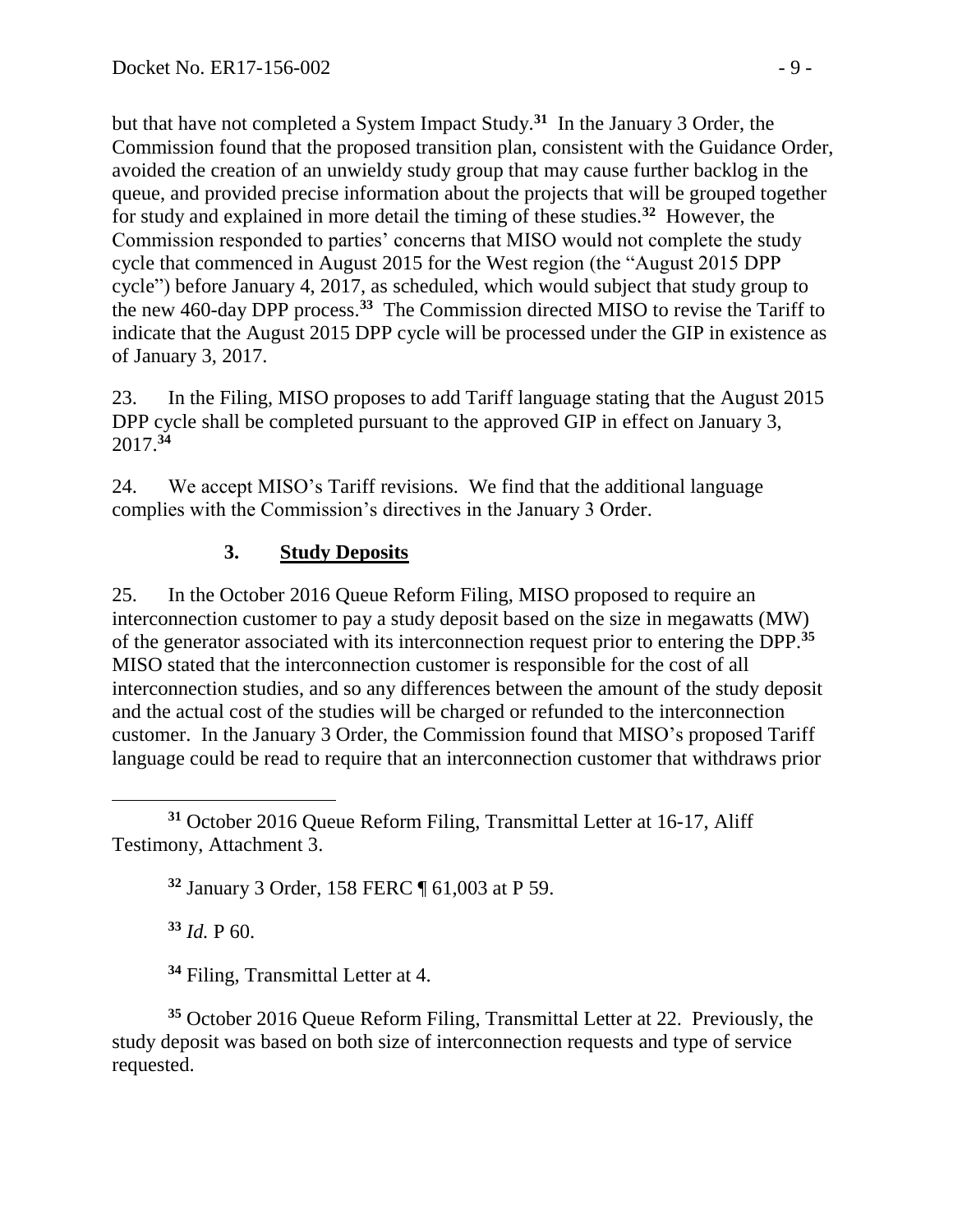to Decision Point I, or after Decision Point I but before Decision Point II, could be responsible for the costs of all studies during the DPP Phase in which the interconnection customer withdraws.**<sup>36</sup>** Furthermore, the Commission found that MISO's proposed Tariff language appeared to require withdrawing interconnection customers to fund all DPP Phase III restudies, even those exceeding the amounts of its study deposits. The Commission directed MISO to submit Tariff revisions clarifying that (1) an interconnection customer that withdraws during DPP Phase I or Phase II will not be responsible for the costs of other interconnection customers' interconnection studies and (2) an interconnection customer's responsibility for restudy costs if it withdraws its request during DPP Phase III is limited to the amount of that interconnection customer's total study deposit.

26. In the Filing, MISO first proposes to clarify that an interconnection customer that withdraws during DPP Phases I or II will be responsible only for its *pro rata* portion of the group interconnection study costs for the phase, and thus will not be responsible for the costs of other interconnection customers' interconnection studies.**<sup>37</sup>** MISO next proposes to clarify that, if an interconnection customer withdraws its request during DPP Phase III, and MISO determines that restudy is required, the withdrawing interconnection customer will be responsible to fund all such restudies in DPP Phase III, "up to the amount of any remaining study deposits."<sup>38</sup> MISO states that, if a withdrawing interconnection customer in DPP Phase III does not have sufficient study deposits remaining to cover the cost of a restudy triggered by its withdrawal, the balance of the restudy costs will be borne by the interconnection customers remaining in DPP Phase III.

27. We find that MISO's proposed Tariff language in this instance is unclear. Therefore, we direct MISO, in a compliance filing to be made within 30 days of the issuance of this order, to further clarify that an interconnection customer withdrawing its request during DPP Phase III is only responsible for its own study deposit amounts by changing the proposed phrase in section 7.6.1 of the GIP from "up to the amount of any remaining study deposits" to "up to the amount of that interconnection customer's total study deposit."

### **4. Scoping Meeting**

28. In the October 2016 Queue Reform Filing, MISO proposed to make the pre-DPP Phase I scoping meeting between the interconnection customer, MISO, and the

**<sup>38</sup>** *Id.*

**<sup>36</sup>** January 3 Order, 158 FERC ¶ 61,003 at P 34.

**<sup>37</sup>** Filing, Transmittal Letter at 3.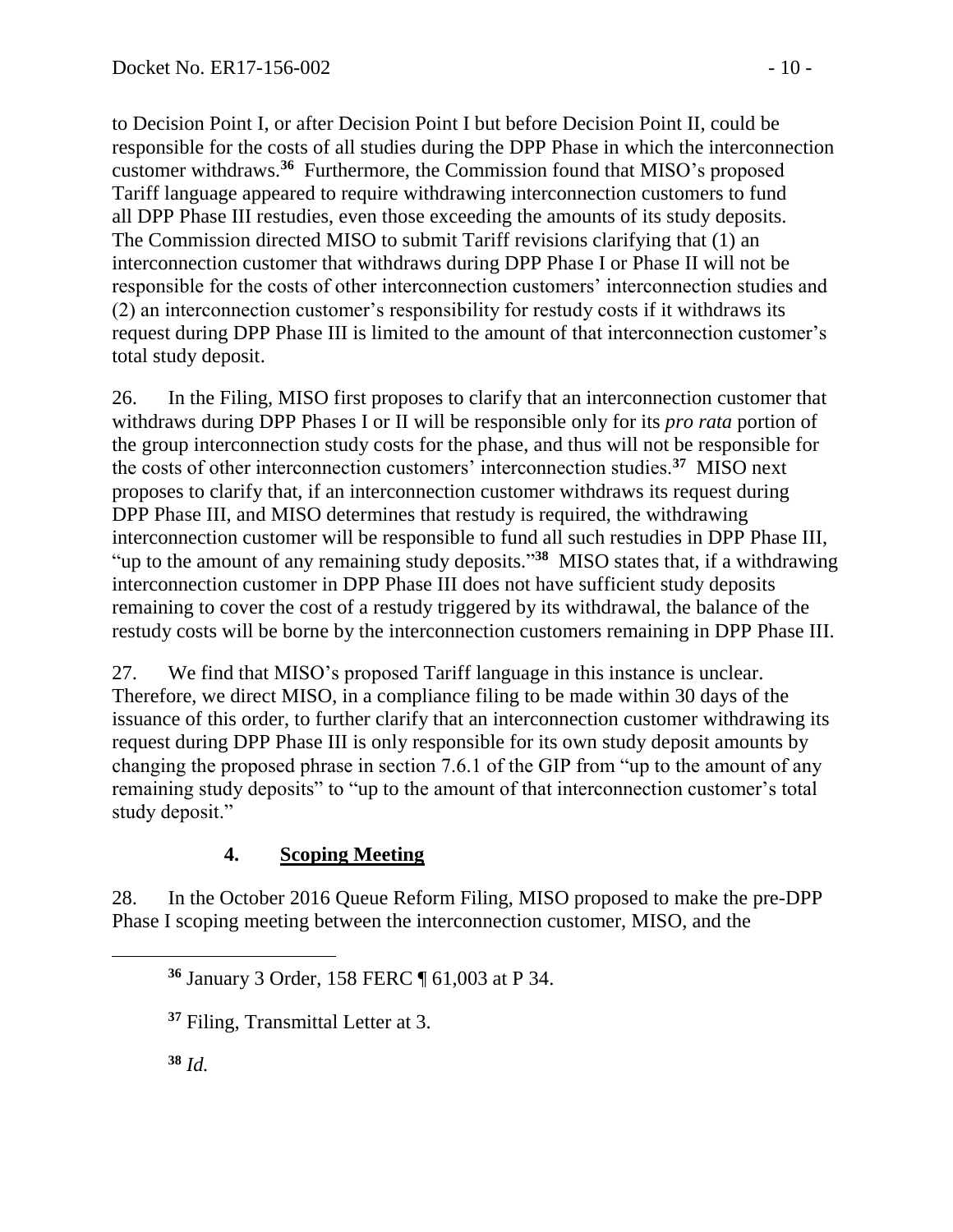transmission owner mandatory.**<sup>39</sup>** In the January 3 Order, the Commission found that, while the testimony submitted with MISO's filing indicated that the scoping meeting will now be mandatory for all parties, the proposed Tariff language only required MISO to use reasonable efforts to include the transmission owner.**<sup>40</sup>** The Commission directed MISO to revise its Tariff to make the scoping meeting mandatory for the transmission owner.

29. In the Filing, MISO proposes to revise its Tariff language to make clear that the scoping meeting is mandatory for the interconnection customer, MISO, and the transmission owner.**<sup>41</sup>**

30. We accept MISO's Tariff revisions. We find that the additional language ensures that the transmission owner's presence at the scoping meeting is mandatory, in keeping with the Commission's directives in the January 3 Order.

### **5. Site Control**

31. In the October 2016 Queue Reform Filing, MISO proposed to require either evidence of 100 percent site control<sup>42</sup> at the interconnection request stage or, if such evidence is unavailable, a \$100,000 deposit in lieu of site control.**<sup>43</sup>** MISO additionally proposed to require full site control to be evidenced before the end of Decision Point II. In the January 3 Order, the Commission stated that obtaining 100 percent site control may be challenging for a developer that must obtain site control over numerous small

**<sup>40</sup>** January 3 Order, 158 FERC ¶ 61,003 at P 86.

**<sup>41</sup>** Filing, Transmittal Letter at 4-5.

 $\overline{a}$ 

**<sup>42</sup>** MISO's GIP provides that site control can be evidenced with options to purchase or lease the land required for the generating facility, as well as the land required

for any interconnection facilities. *See* MISO, FERC Electric Tariff, Attachment X (70.0.0), § 1.S.

**<sup>43</sup>** October 2016 Queue Reform Filing, Transmittal Letter at 5-6. Previously, 50 percent site control was needed for an interconnection request at the beginning of the DPP, or in lieu of site control, a customer could provide a deposit of \$100,000.

**<sup>39</sup>** October 2016 Queue Reform Filing, Transmittal Letter at 16.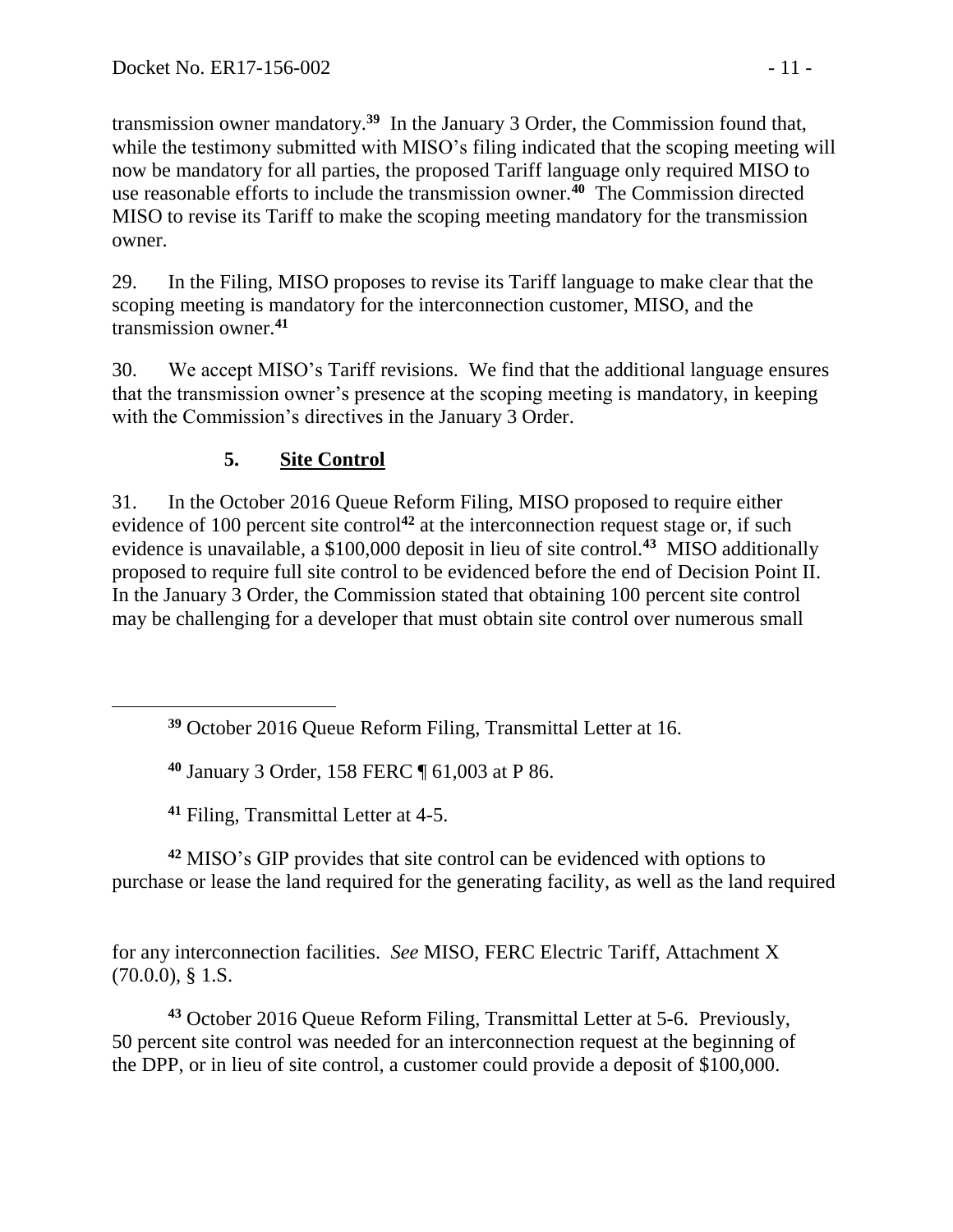parcels of land.**<sup>44</sup>** The Commission found that a 75 percent threshold allows for both enough certainty that the developer plans to complete the project and for the flexibility needed by the developer to accurately site its construction, and directed MISO to submit Tariff revisions that reduce the site control requirement to a 75 percent threshold. The Commission further found that the requirement to demonstrate site control for interconnection facilities prior to the end of Decision Point II may conflict with the timelines for state easement applications and requirements, and directed MISO to submit Tariff language allowing interconnection customers to provide cash in-lieu of site control until the time that the regulatory requirements allow the site control requirement to be met.

32. In the Filing, MISO proposes to change the definition of site control in the Tariff to include language that requires the interconnection customers' documentation of site control to represent 75 percent of sufficient land area to support the size and type of the Generating Facility proposed.**<sup>45</sup>** MISO also added the language as directed by the Commission regarding regulatory requirements that may prevent interconnection customers from providing evidence of site control.

33. We accept MISO's Tariff revisions. We find that these revisions meet the Commission's directives in the January 3 Order.

### **6. Provisional GIAs**

34. In the October 2016 Queue Reform Filing, MISO proposed Tariff revisions regarding the availability of provisional GIAs, which provide for limited operation by an interconnection customer that has demonstrated a higher level of readiness to complete the GIP and that seeks an interconnection prior to completion of the regular interconnection studies.**<sup>46</sup>** MISO first specified that interconnection customers may request provisional GIAs at any time beginning upon interconnection request submission and through Decision Point I, and after this time period, interconnection customers may request a provisional GIA only if the commencement of Decision Point I, Decision Point II, or the Facilities Study become delayed by more than 60 calendar days from the time schedule in the Tariff. MISO next proposed to revise the provisional GIA requirements

**<sup>44</sup>** January 3 Order, 158 FERC ¶ 61,003 at P 99.

**<sup>45</sup>** Filing, Transmittal Letter at 5.

**<sup>46</sup>** October 2016 Queue Reform Filing, Transmittal Letter at 26.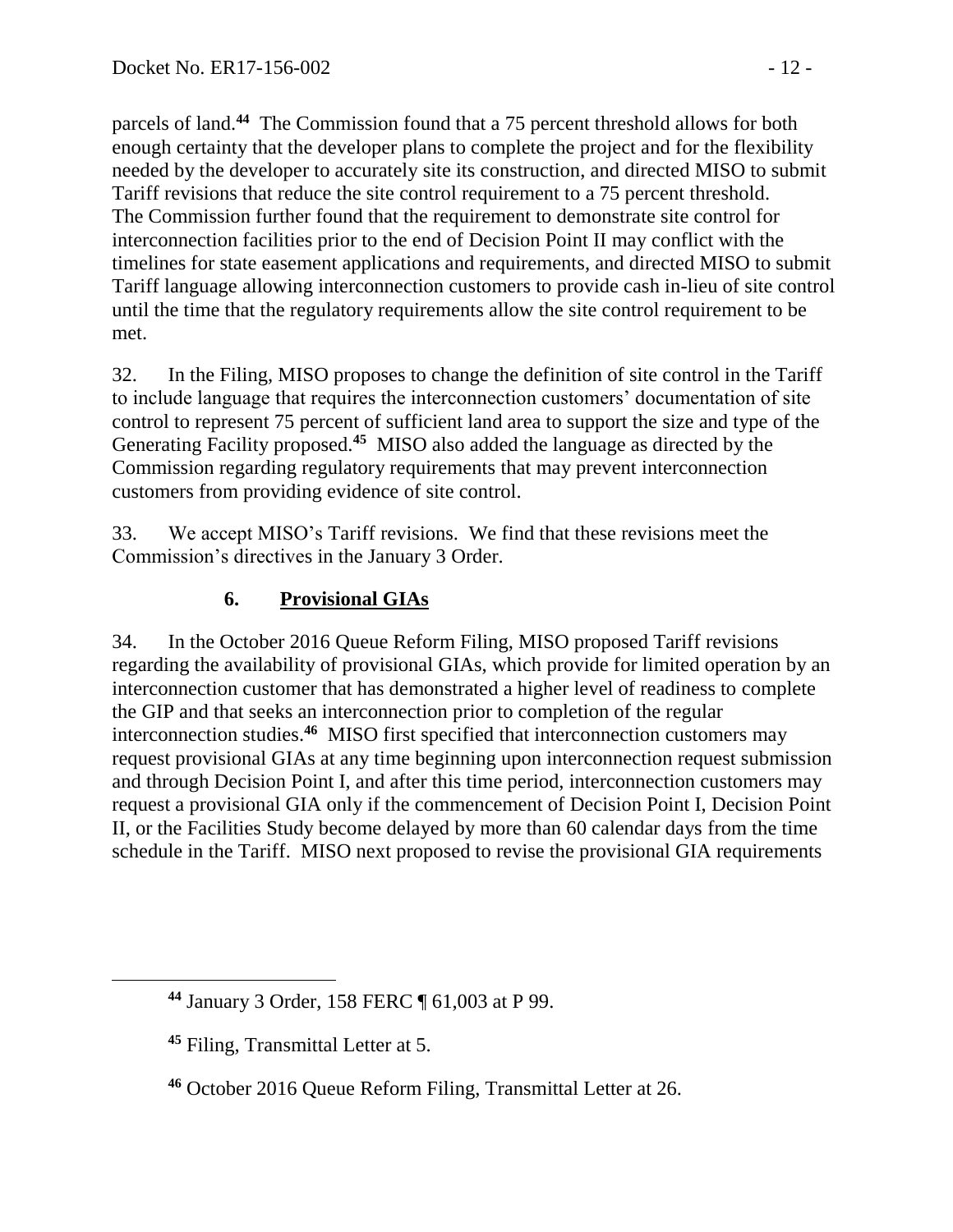$\overline{a}$ 

to require MISO to perform a Provisional Interconnection Study**<sup>47</sup>** prior to the completion of the System Impact Study and the Facilities Study. **48** Additionally, MISO proposed to require interconnection customers seeking a provisional GIA to submit both the M3 and M4 milestone payments in the amount of \$4,000/MW at the time of the request for the provisional GIA. MISO stated that, once the project progresses through the DPP, MISO will calculate the actual values of the M3 and M4 milestone payments as provided in the standard DPP process, and the interconnection customer must pay or be refunded any difference between the M3 and M4 previously paid and the actually calculated values.

35. In the January 3 Order, the Commission directed MISO to make the provisional GIA option available at any time in the interconnection process up to and including Decision Point II, regardless of whether MISO has failed to meet its timelines, and at the end of DPP Phase III when there are significant delays in the interconnection process.**<sup>49</sup>** The Commission found that extending the time in which a customer may obtain a provisional GIA to include Phase II of the DPP strikes a reasonable balance between allowing the customer to make use of the provisional GIA option when it is most useful, and at the same time, not imposing a processing burden on MISO within a short timeframe of the standard GIA process. The Commission further directed MISO to submit Tariff revisions containing more detailed information regarding the scope and procedures for performing the Provisional Interconnection Study, similar to the detail MISO provides for the Optional Interconnection Study, **<sup>50</sup>** the System Impact Study, and the Facilities Study.**<sup>51</sup>** Next, the Commission noted a discrepancy between the testimony

**<sup>48</sup>** October 2016 Queue Reform Filing, Aliff Testimony at 47. Previously, MISO performed an Optional Interconnection Study.

**<sup>49</sup>** January 3 Order, 158 FERC ¶ 61,003 at P 124.

**<sup>50</sup>** An Optional Interconnection Study is a sensitivity analysis based on assumptions specified by the interconnection customer. Optional Interconnection Studies are for informational purposes only. *See* MISO, FERC Electric Tariff, Attachment X (70.0.0), §§ 1, 10.1.

**<sup>51</sup>** January 3 Order, 158 FERC ¶ 61,003 at P 125.

**<sup>47</sup>** A Provisional Interconnection Study is an engineering study, performed at Interconnection Customer's request, as a condition to entering into a provisional GIA, that evaluates the impact of the proposed interconnection on the safety and reliability of the Transmission System and, if applicable, any Affected System. *See* MISO, FERC Electric Tariff, Attachment X (70.0.0), § 1.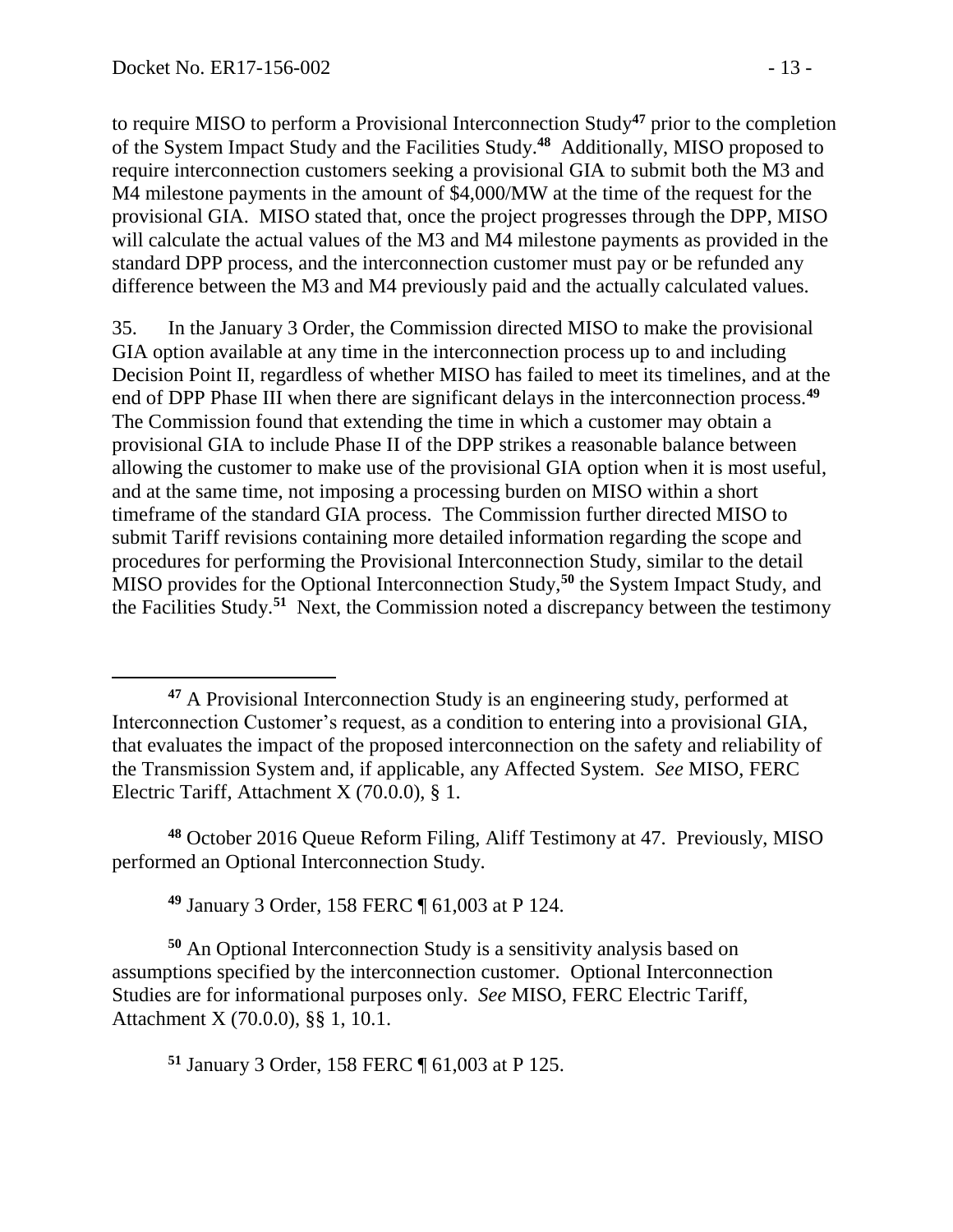and the Tariff revision submitted with MISO's filing.**<sup>52</sup>** The Commission noted that, although MISO's testimony stated that MISO will true up the initial estimated milestone payments to the actual values, the Tariff revisions did not include language requiring MISO to provide refunds if the initial estimated payments were more than the revised values. Accordingly, the Commission directed MISO to revise the Tariff to include the requirement that MISO refund the difference between the initial estimated M3 and M4 milestone payments and the actually calculated M3 and M4 milestone payments, if the initial estimated payments are greater than the calculated amounts.

36. In the Filing, MISO proposes to modify Section 7.9 of the GIP to clarify that an interconnection customer may request a provisional GIA at any time through Decision Point II.<sup>53</sup> MISO also states that its Tariff is already compliant with the Commission's directive to allow interconnection customers to request a provisional GIA at Decision Point III if there are significant delays in the study process. MISO states that it believes the Commission intended to reference DPP Phase III, as there is no such Decision Point III, and that Section 7.9 of Attachment X already allows interconnection customers to request provisional GIAs if the Facilities Study for network upgrades (part of DPP Phase III) becomes delayed by more than 60 calendar days. Next, MISO proposes to modify Section 10 of Attachment X to include a Provisional Interconnection Study. MISO states that Section 10.2 details the Provisional Interconnection Study, including its scope and procedures. Finally, MISO proposes to revise Section 7.9.1 of the GIP to require that, "If the actually calculated M3 and M4 values are lower than the M3 and M4 previously paid, Transmission Provider shall refund any difference between the M3 and M4 previously paid and the actually calculated values."**<sup>54</sup>**

37. With the exception noted below, we accept MISO's revisions to the provisional GIA process. We find that the revisions to Section 7.9 to allow an interconnection customer to request a provisional GIA at any time through Decision Point II meet the Commission's directives in the January 3 Order. We further find that the modification of Section 10 of Attachment X to include both an Optional Interconnection Study and a Provisional Interconnection Study, along with the details of the Provisional Interconnection Study, meets the Commission's directives in the January 3 Order.

38. However, we find that the Tariff language in Section 7.9.1 of the GIP is unclear about the amount of the initial M3 and M4 milestone payment amounts. The language states: "If M3 and M4 have not been calculated at the time of Interconnection Customer's request for a provisional Generator Interconnection Agreement, M3 and

**<sup>52</sup>** *Id.* P 126.

**<sup>53</sup>** Filing, Transmittal Letter at 6.

**<sup>54</sup>** *Id.*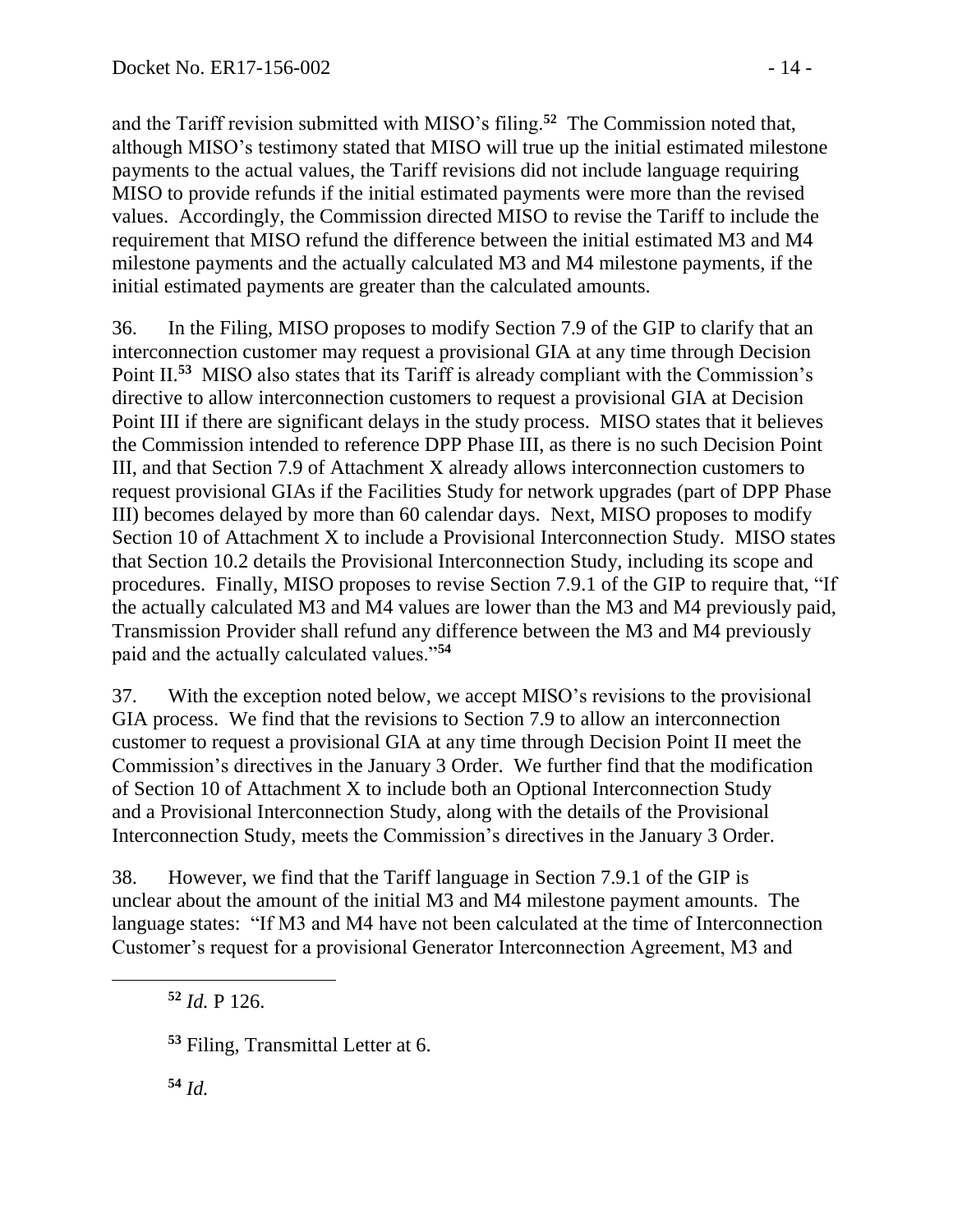M4 shall be \$4,000 per MW." This language implies that the M3 and M4 milestone payments are set to \$4,000 per MW and are not subject to a true-up as more accurate estimates become available, which is not in line with MISO's indication in its testimony submitted with the October 2016 Queue Reform Filing that it would conduct such a trueup. We direct MISO, on compliance, to revise Section 7.9.1 of the GIP to clarify that the estimated M3 and M4 milestone payments for provisional customers are each initially set at \$4,000 per MW. For example, the Tariff could read "M3 and M4 shall each be initially \$4,000 per MW."

#### **7. Restudies**

39. In the October 2016 Queue Reform Filing, MISO proposed several Tariff changes revising its restudy process. MISO's proposed Tariff changes stated that, instead of automatically conducting a restudy upon the occurrence of several listed contingencies, MISO will reevaluate the need for any common use or shared network upgrades associated with the project. **55** If the results of the reevaluation indicate that any common use of shared network upgrades are still required notwithstanding the contingency, upgrade costs will be reallocated among the remaining projects that require the upgrade(s) in question.

40. In the January 3 Order, the Commission noted that MISO's Tariff language in essence deleted the existing provisions that require customers to agree to be restudied, should MISO determine that a restudy is required.**<sup>56</sup>** The Commission required MISO to (1) clarify what specific events might trigger a restudy, and (2) insert language "that allows MISO to conduct restudies, as it deems appropriate, even if a specified event would otherwise trigger a restudy." **57**

41. In the Filing, MISO states that it revised Article 11.3.2 of the GIA to clarify the types of events that may trigger a restudy.**<sup>58</sup>** MISO also reinserted the clause requiring the interconnection customer to enter into an interconnection study agreement if MISO determines that restudy is required due to the occurrence of one of the contingencies in Article 11.3.1, and so notifies the interconnection customer.

**<sup>57</sup>** *Id.* P 132.

**<sup>55</sup>** October 2016 Queue Reform Filing, Transmittal Letter at 27.

**<sup>56</sup>** January 3 Order, 158 FERC ¶ 61,003 at P 129.

**<sup>58</sup>** Filing, Transmittal Letter at 7-8.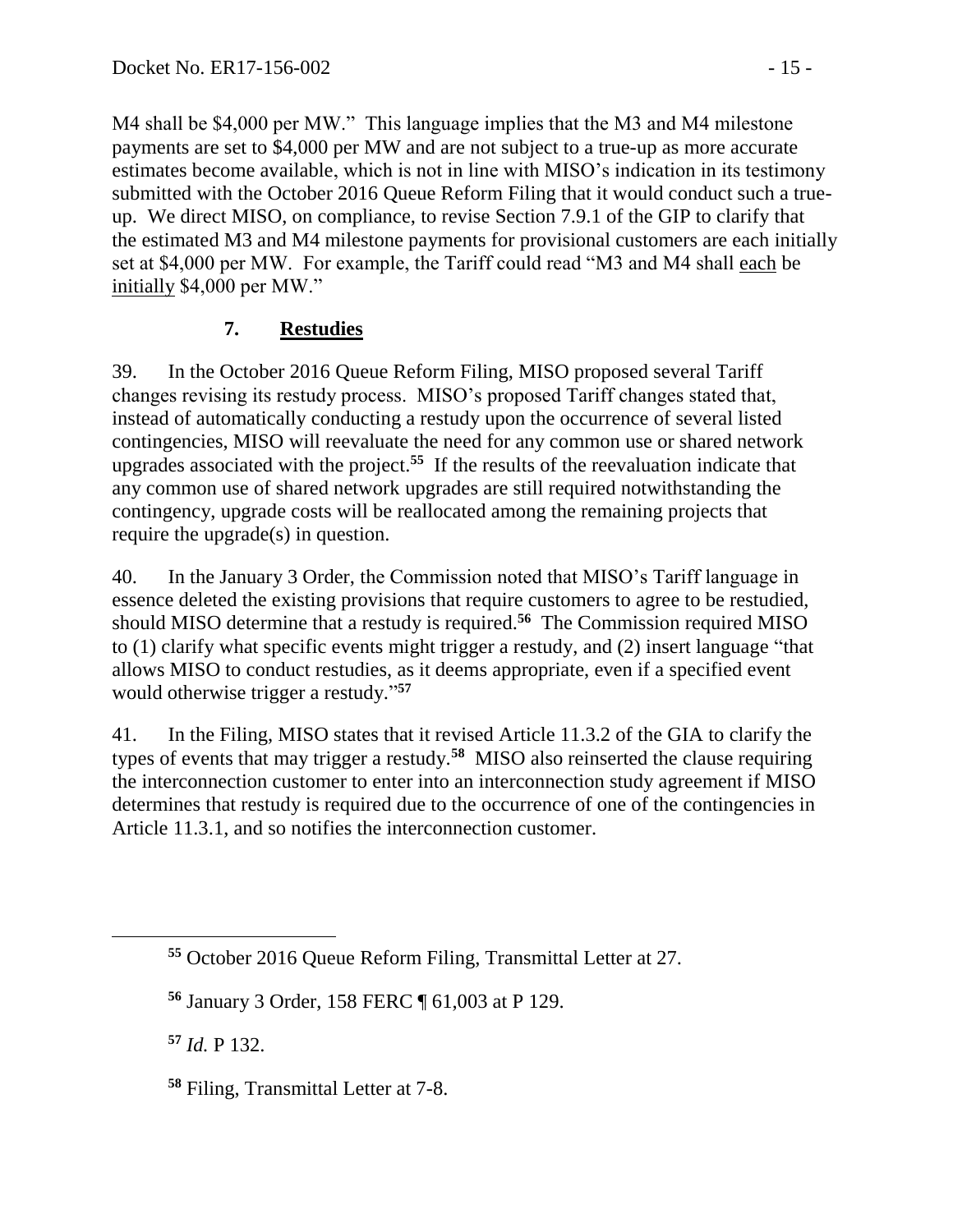#### 42. Further, MISO proposes to revise Article 11.3.2 as follows:

"…Transmission Provider may determines restudy is required either: (i) in Transmission Provider's discretion or (ii) because one of the contingencies listed in Article 11.3.1 has occurred,. If a restudy is required, Transmission Provider will provide notice to Interconnection Customer and Interconnection Customer agrees to enter into an Interconnection Study Agreement for such restudy. Transmission Provider will post on its OASIS if a restudy is declared for reasons other than the contingencies listed in Article 11.3.1. Transmission Provider will reevaluate the need for the any Common Use Upgrade(s) and/or Shared Network Upgrade(s), and if still required, reallocate the cost and responsibility for any Common Use Upgrade and/or Shared Network Upgrade, without a restudy when possible, or with a restudy if the Transmission Provider deems it necessary in order to ensure reliability of the Transmission System and provide notice to the interconnection customer..."

43. We accept the part of MISO's language requiring interconnection customers to enter into a restudy agreement if a restudy is required because one of the contingencies listed in Article 11.3.1 has occurred. However, we find that the remainder of MISO's Tariff revisions do not correctly implement the Commission's directives from the January 3 Order. In the October 2016 Queue Reform Filing, MISO proposed that, instead of conducting a restudy automatically upon each occurrence of a restudy trigger, MISO would reevaluate the need for any common use or shared network upgrades associated with the project. Consistent with MISO's effort to limit restudies, the Commission in the January 3 Order directed MISO to "insert language to Section 11.3.2 that allows MISO to conduct restudies, as it deems appropriate, even if a specified event would otherwise trigger a restudy."**<sup>59</sup>** This language was intended to make clear that a triggering event does not require MISO to conduct a restudy; rather, if a triggering event was present, MISO could decide in its discretion whether a restudy was needed or not. We find that MISO's proposed Tariff language deviates without explanation from the January 3 Order by giving MISO discretion to conduct restudies without a triggering event. Further, we find that the proposed Tariff language does not make clear that if a contingency/trigger is present, and MISO in its discretion decides to restudy, such a restudy also could apply to other types of upgrades, in addition to common use and shared network upgrades. Therefore, we direct MISO, on compliance, to: (1) revise Article 11.3.2 to ensure that MISO may determine restudy is required in its discretion only when one of the contingencies listed in Article 11.3.1 has occurred; (2) remove the addition of "Transmission Provider will post on its OASIS if a restudy is declared for reasons other

**<sup>59</sup>** January 3 Order, 158 FERC ¶ 61,003 at P 132. The January 3 Order inadvertently referred to Article 11.3.2 as section 11.3.2.